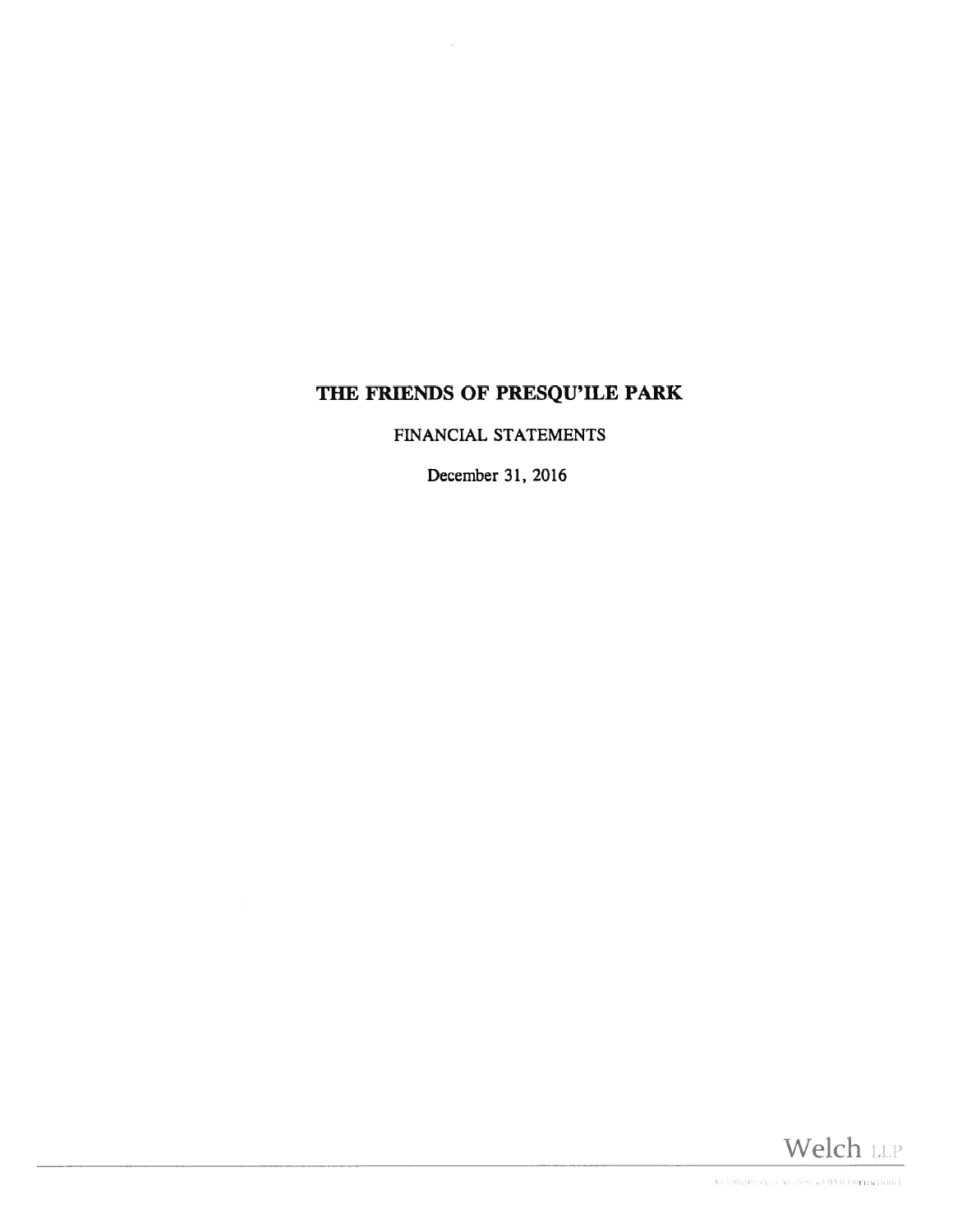# $N$ elch LLP

### REVIEW ENGAGEMENT REPORT

#### To the Directors of THE FRIENDS OF PRESQU'ILE PARK

We have reviewed the statement of financial position of THE FRIENDS OF PRESQU'ILE PARK as at December 31, 2016 and the statements of operations and changes in net assets and cash flows for the year then ended. Our review was made in accordance with Canadian generally accepted standards for review engagements and accordingly consisted primarily of inquiry, analytical procedures and discussion related to information supplied to us by the Corporation.

A review does not constitute an audit and consequently we do not express an audit opinion on these financial statements.

Based on our review, nothing has come to our attention that causes us to believe that these financial statements are not, in all material respects, in accordance with Canadian accounting standards for not-forprofit organizations.

Welch LLP

Trenton, Ontario CHARTERED PROFESSIONAL ACCOUNTANTS May 5, 2017 LICENSED PUBLIC ACCOUNTANTS

Welch  $\text{u}_i$  --Chartered Professional Accountants 2 67 Ontario Street, Trenton, ON K8V 2G8 T: 613 392 1287 F: 613 392 5456 W: www.welchllp.com An Independent Member of BKR International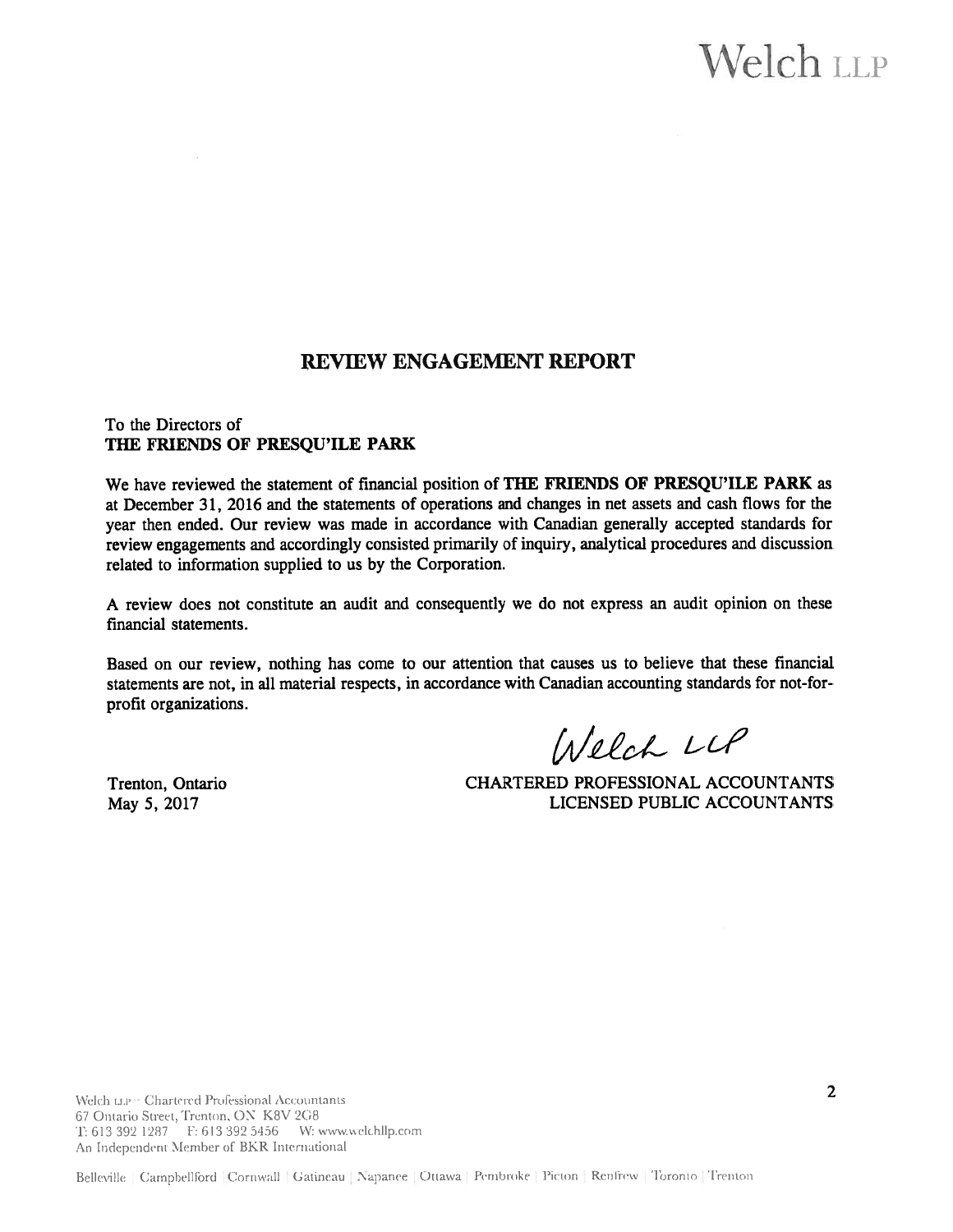### (Incorporated without share capital under the laws of Ontario)

### STATEMENT OF FINANCIAL POSITION

#### DECEMBER 31, 2016

#### ASSETS

|                                           |    | 2016    |    | <u>2015</u> |
|-------------------------------------------|----|---------|----|-------------|
| <b>CURRENT ASSETS</b>                     |    |         |    |             |
| Cash                                      | \$ | 96,872  | \$ | 72,806      |
| Accounts receivable                       |    | 1,817   |    | 977         |
| Inventory                                 |    | 4,403   |    | 5,658       |
| Prepaid expenses                          |    | 3,261   |    | 3,798       |
| Government remittances recoverable        |    | 1,968   |    |             |
|                                           |    | 108,321 |    | 83,239      |
| <b>INVESTMENTS</b> - note 4               |    | 140,639 |    | 149,799     |
|                                           | S  | 248,960 | S  | 233,038     |
| <b>LIABILITIES AND NET ASSETS</b>         |    |         |    |             |
| <b>CURRENT LIABILITIES</b>                |    |         |    |             |
| Accounts payable and accrued liabilities  | \$ | 8,643   | S  | 4,251       |
| Government remittances payable            |    |         |    | 16,700      |
| Deferred contributions - 25th Anniversary |    |         |    |             |
| Environmental Fund - note 5               |    | 52,629  |    | 41,696      |
|                                           |    | 61,272  |    | 62,647      |
| <b>NET ASSETS</b>                         |    |         |    |             |
| Internally restricted - note 6            |    | 146,000 |    | 148,000     |
| Unrestricted                              |    | 41,688  |    | 22,391      |
|                                           |    | 187,688 |    | 170,391     |
|                                           | \$ | 248,960 | S  | 233,038     |

Approved by the Board:

Director

Director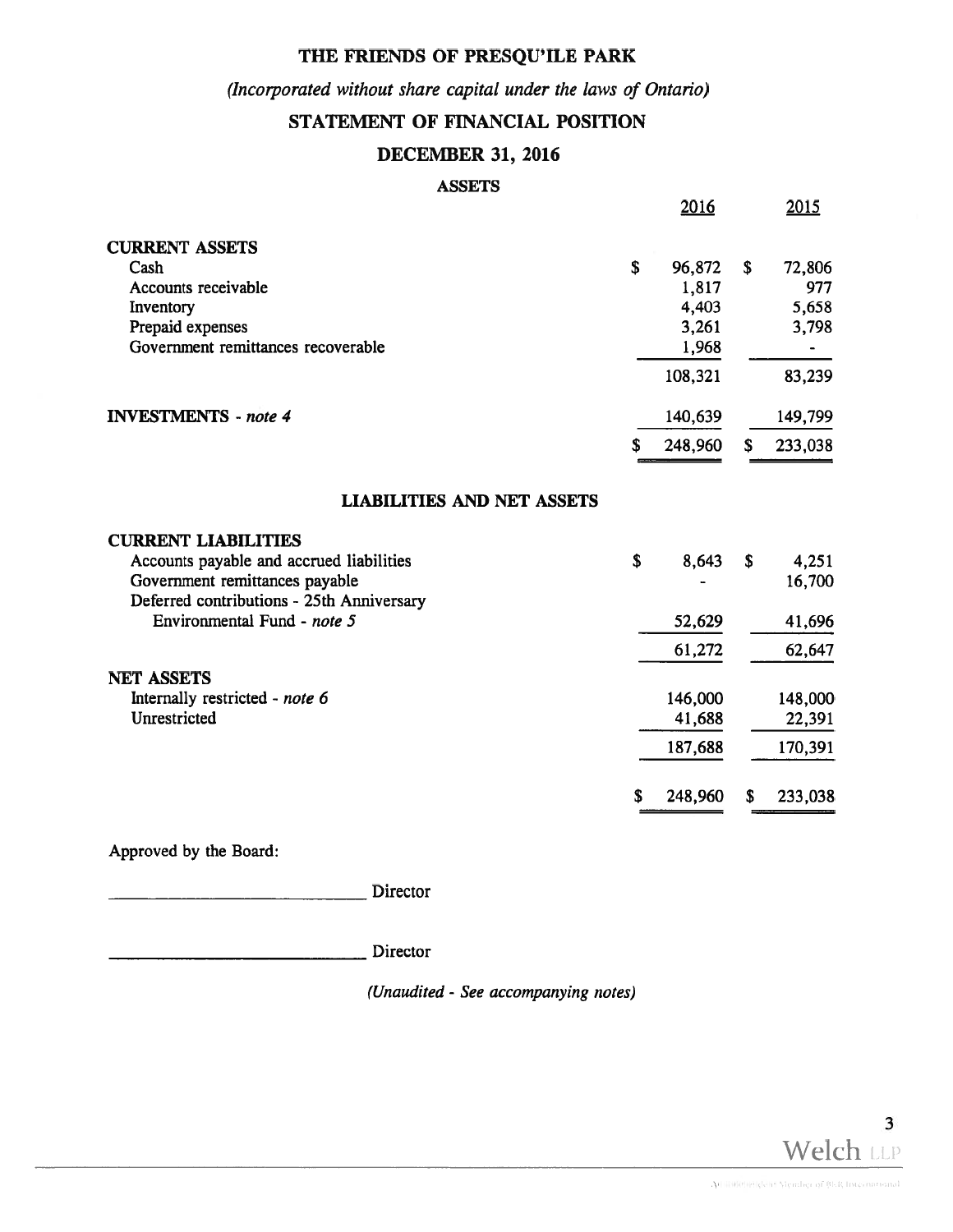# THE FRIENDS OF PRESQU'ILE PARK STATEMENT OF OPERATIONS AND CHANGES IN NET ASSETS YEAR ENDED DECEMBER 31, 2016

|                                                                                                                                                                                                                                               | 2016                                                            | 2015                                                                                          |
|-----------------------------------------------------------------------------------------------------------------------------------------------------------------------------------------------------------------------------------------------|-----------------------------------------------------------------|-----------------------------------------------------------------------------------------------|
| <b>REVENUES</b><br>Fund Raising Events and Operations - gross profit - Schedule A<br>Donations<br>Memberships<br>Investment<br>Other                                                                                                          | \$<br>51,905<br>5,085<br>2,815<br>5,268<br>1,914                | \$<br>55,243<br>2,496<br>2,820<br>4,556<br>1,410                                              |
| <b>Total Revenues</b>                                                                                                                                                                                                                         | 66,987                                                          | 66,525                                                                                        |
| PROGRAM EXPENSES - net - Schedule B<br>Natural Heritage Education and Kids 'N Nature Program<br>Park Improvements - Hiking Trail Improvements<br><b>Environmental Initiatives</b>                                                             | 35,160<br>5,260<br>7,115                                        | 39,280<br>4,915<br>6,258                                                                      |
| <b>Subtotal Program Expenses</b>                                                                                                                                                                                                              | 47,535                                                          | 50,453                                                                                        |
| <b>OPERATING EXPENSES</b><br>Advertising and promotion<br>Bank charges and credit card costs<br>Equipment purchase<br>Insurance<br>Meetings<br>Miscellaneous<br>Postage and office<br>Professional fees<br><b>Subtotal Operating Expenses</b> | 3,254<br>811<br>4,567<br>138<br>171<br>3,431<br>4,250<br>16,622 | 510<br>3,345<br>164<br>4,123<br>$\overline{\phantom{a}}$<br>2,128<br>3,554<br>4,250<br>18,074 |
| <b>Total Expenses</b>                                                                                                                                                                                                                         | 64,157                                                          | 68,527                                                                                        |
| Excess (deficiency) of revenue over expenses<br>before item below<br>Adjustment to fair market value of investments<br><b>EXCESS (DEFICIENCY) OF REVENUE OVER EXPENSES</b>                                                                    | 2,830<br>14,467<br>17,297                                       | (2,002)<br>(2, 195)<br>(4, 197)                                                               |
| NET ASSETS, beginning of year                                                                                                                                                                                                                 | 170,391                                                         | 174,588                                                                                       |
| NET ASSETS, end of year                                                                                                                                                                                                                       | \$<br>187,688                                                   | \$<br>170,391                                                                                 |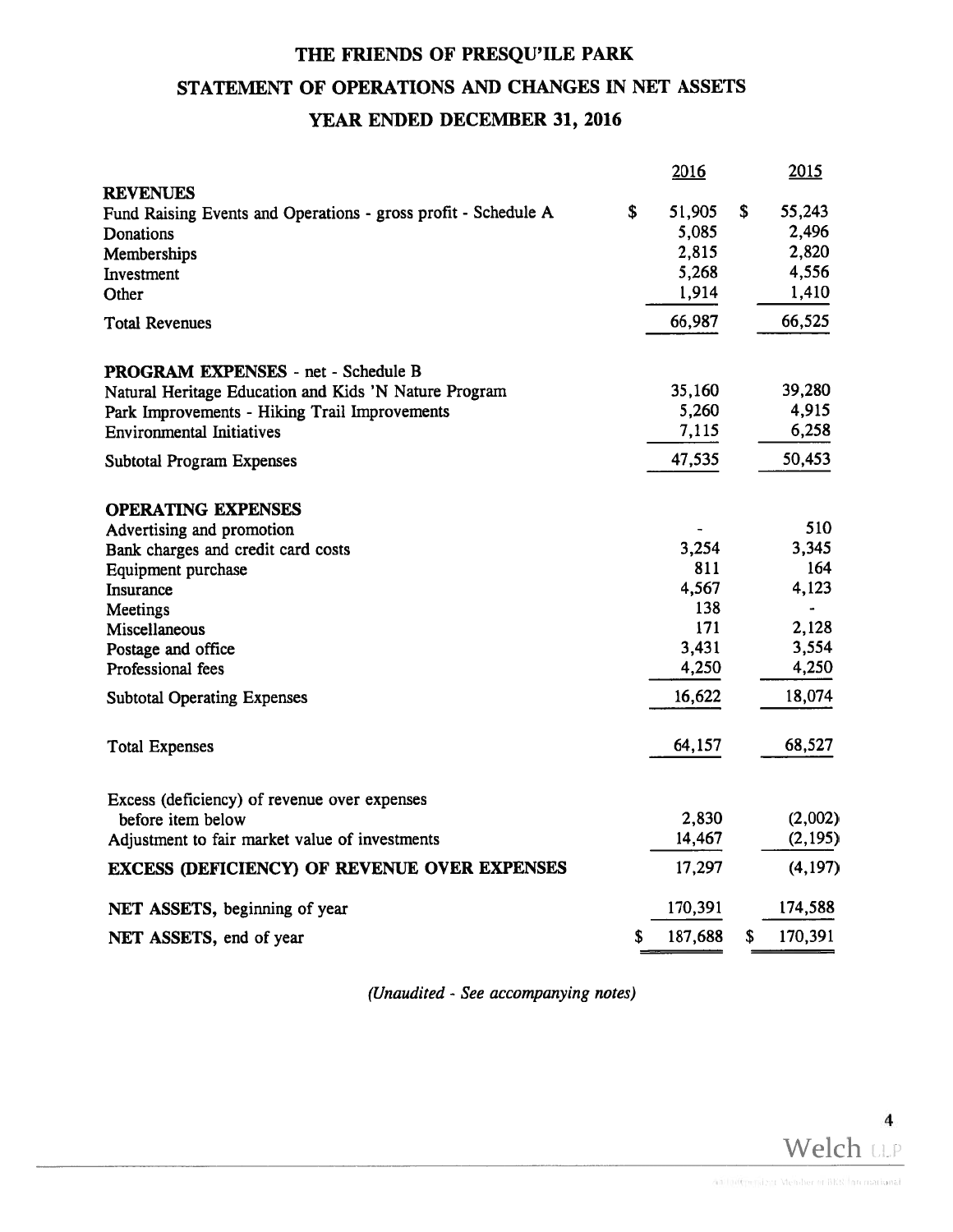# SCHEDULE OF FUND RAISING EVENTS AND OPERATIONS - GROSS PROFIT

### YEAR ENDED DECEMBER 31, 2016

|                                       | 2016         | <b>SCHEDULE A</b><br>2015 |
|---------------------------------------|--------------|---------------------------|
| <b>Lighthouse Gift Shop</b>           |              |                           |
| Lighthouse Gift Shop sales            | 52,336<br>\$ | \$<br>53,699              |
| Cost of sales                         | (32, 205)    | (34, 825)                 |
| <b>Employment Grants</b>              | 3,809        | 6,423                     |
| <b>Wages</b>                          | (7, 773)     | (6, 474)                  |
| Gross profit                          | 16,167<br>\$ | \$<br>18,823              |
| Cost of Sales                         |              |                           |
| Inventory at beginning of year        | \$<br>5,658  | \$<br>7,752               |
| Purchases                             | 30,950       | 32,731                    |
| Inventory at end of year              | 4,403        | 5,658                     |
|                                       |              |                           |
|                                       | 32,205<br>S  | 34,825<br>\$              |
| <b>Christmas at Presqu'ile</b>        |              |                           |
| Arts and crafts sales                 | \$<br>90,608 | \$100,302                 |
| Tea room sales                        | 7,249        | 7,715                     |
| Raffle ticket sales                   | 4,108        | 3,889                     |
| Total sales                           | 101,965      | 111,906                   |
|                                       |              |                           |
| Arts and crafts purchases             | 68,354       | 75,417                    |
| Tea room supplies purchases           | 2,859        | 2,533                     |
| Advertising and promotion             | 4,021        | 4,235                     |
| Supplies and decorations              | 3,731        | 2,691                     |
| Total purchases                       | 78,965       | 84,876                    |
| Gross profit                          | \$<br>23,000 | \$<br>27,030              |
|                                       |              |                           |
| <b>BBQs</b>                           |              |                           |
| <b>Sales</b>                          | \$<br>9,663  | 9,132<br>\$               |
| Supplies purchases                    | 3,411        | 3,878                     |
| Gross profit                          | \$<br>6,252  | 5,254<br>\$               |
|                                       |              |                           |
| <b>Raffles and Other Events</b>       | \$           | \$<br>4,341               |
| <b>Sales</b>                          | 6,691<br>205 | 205                       |
| Supplies purchases                    |              |                           |
| Gross profit                          | 6,486<br>S   | 4,136<br>\$               |
| <b>Total Fundraisers Gross Profit</b> | 51,905<br>\$ | 55,243<br>\$              |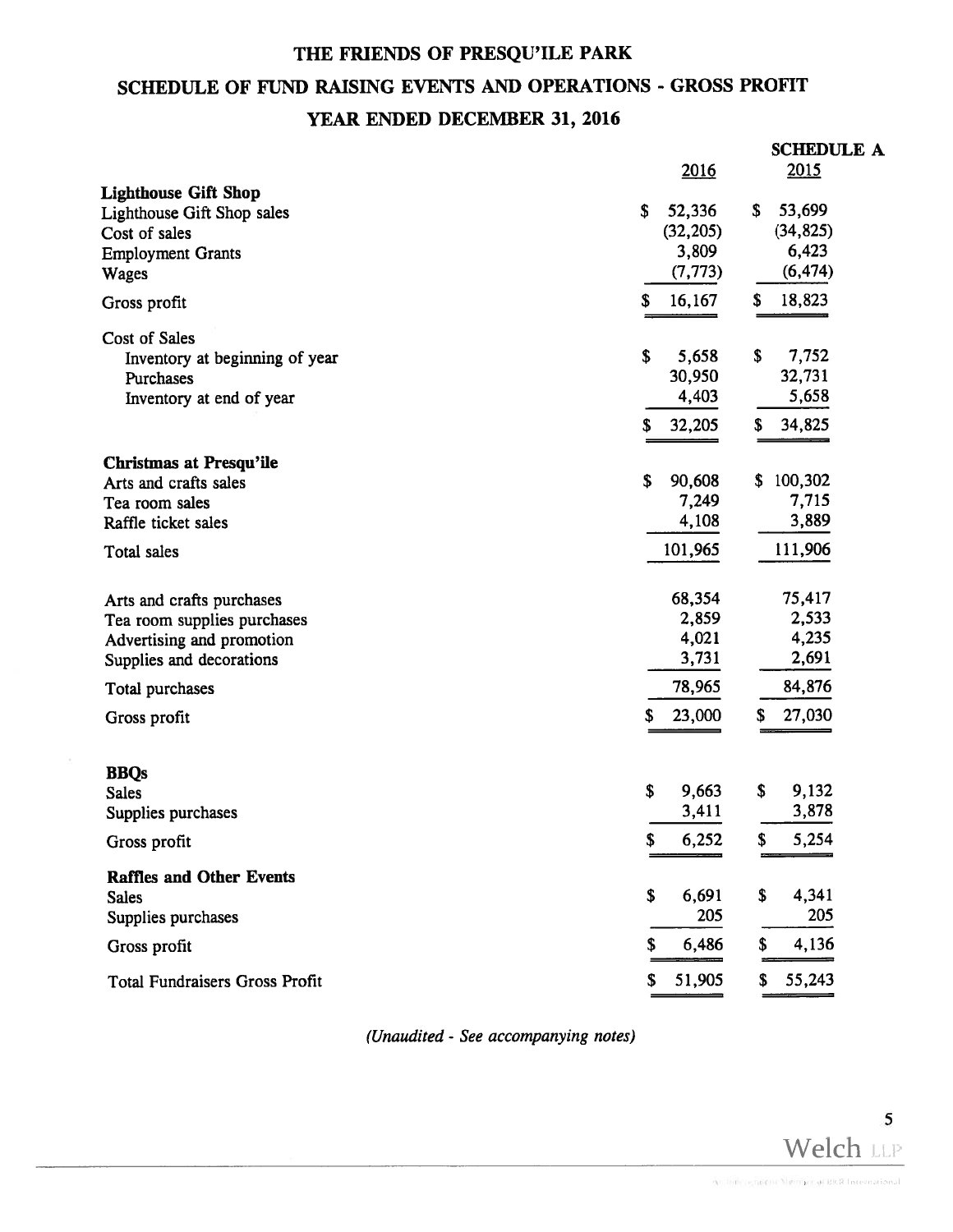## SCHEDULE OF CHARITABLE PROGRAMS - GROSS EXPENSES

## YEAR ENDED DECEMBER 31, 2016

|                                                                                                                                                                                                        | 2016                                      | <b>SCHEDULE B</b><br>2015       |
|--------------------------------------------------------------------------------------------------------------------------------------------------------------------------------------------------------|-------------------------------------------|---------------------------------|
| Kids 'n Nature<br><b>Summer Camp Participation Fee</b><br><b>Employment Grants</b>                                                                                                                     | 12,250<br>\$<br>3,140                     | \$<br>10,375<br>1,109           |
| <b>Total Revenues</b>                                                                                                                                                                                  | 15,390                                    | 11,484                          |
| <b>Wages</b><br><b>School Program Expenses</b><br><b>Summer Camp Expenses</b>                                                                                                                          | 29,249<br>1,309<br>5,435                  | 26,856<br>1,294<br>4,559        |
| <b>Gross Expenses</b>                                                                                                                                                                                  | 35,993                                    | 32,709                          |
| <b>Natural Heritage Education Program</b><br><b>Employment Grants</b>                                                                                                                                  | 11,143                                    | 7,666                           |
| <b>Total Revenues</b>                                                                                                                                                                                  | 11,143                                    | 7,666                           |
| <b>Wages</b>                                                                                                                                                                                           | 25,700                                    | 25,721                          |
| NATURAL HERITAGE EDUCATION PROGRAMS                                                                                                                                                                    | \$<br>35,160                              | 39,280<br>\$                    |
| <b>PARK IMPROVEMENTS</b>                                                                                                                                                                               | \$<br>5,760                               | 4,915<br>\$                     |
| Less grant                                                                                                                                                                                             | 500<br>\$<br>5,260                        | \$<br>4,915                     |
| <b>Environmental Initiatives</b><br>25th Anniversary Base Contribution<br>Federal grant - Panna Wetlands Restoration<br>Provincial grant - Habitat reconnectivity<br>Donation - Habitat reconnectivity | \$<br>1,747<br>30,000<br>25,000<br>56,747 | 1,222<br>\$<br>16,000<br>17,222 |
| <b>Invasive Species - Park Expenses</b>                                                                                                                                                                |                                           | 17,080                          |
| <b>Species at Risk</b>                                                                                                                                                                                 | 60,946                                    | 2,000                           |
| Tern Research Study - Tern research                                                                                                                                                                    | 2,500                                     | 2,000                           |
| Dune Beach Scrape - Dunes beach                                                                                                                                                                        |                                           | 2,000                           |
| <b>Birding Program - Seed expenses</b>                                                                                                                                                                 | 416                                       | 400                             |
| Gross expenses                                                                                                                                                                                         | 63,862                                    | 23,480                          |
| <b>ENVIRONMENTAL INITIATIVES</b>                                                                                                                                                                       | 7,115<br>\$                               | 6,258<br>S                      |
| <b>Total Funded Programs Expenses</b>                                                                                                                                                                  | 47,535<br>\$                              | 50,453<br>S                     |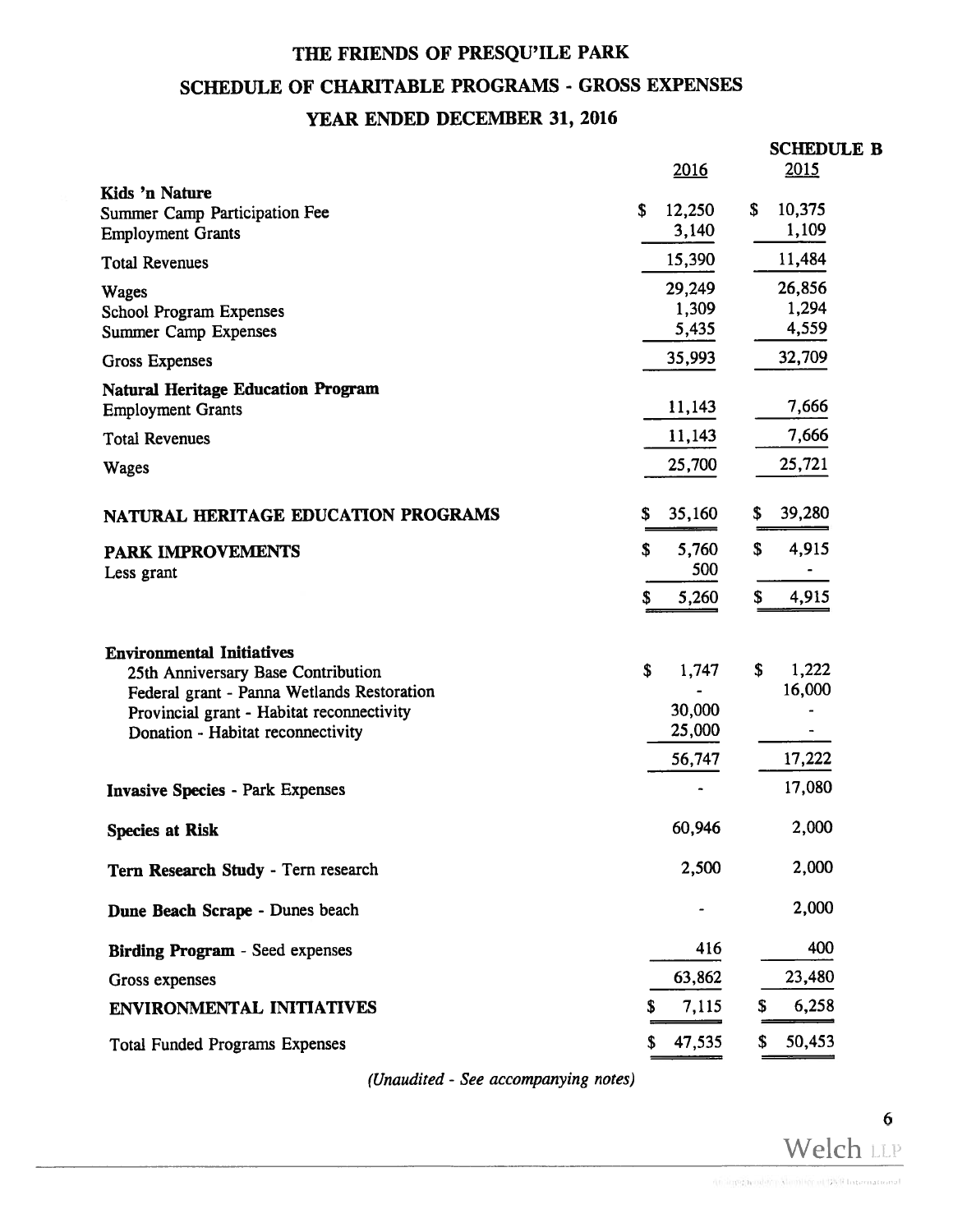# STATEMENT OF CASH FLOWS

### YEAR ENDED DECEMBER 31, 2016

|                                                              | 2016         | 2015          |
|--------------------------------------------------------------|--------------|---------------|
| CASH FLOWS FROM OPERATING ACTIVITIES                         |              |               |
| Excess (deficiency) of revenue over expenses                 | \$<br>17,297 | (4, 197)<br>S |
| Adjustment to fair market value of investments               | (14, 467)    | 2,195         |
|                                                              | 2,830        | (2,002)       |
| Changes in non-cash working capital components:              |              |               |
| Accounts receivable                                          | (840)        | 4,485         |
| Inventory                                                    | 1,255        | 2,094         |
| Prepaid expenses                                             | 537          | (163)         |
| Accounts payable and accrued liabilities                     | 4,392        | (5,749)       |
| Government remittances payable                               | (18, 668)    | 5,759         |
| Deferred contributions - 25th Anniversary Environmental Fund | 10,933       | 11,909        |
|                                                              | 439          | 16,333        |
| CASH FLOWS FROM INVESTING ACTIVITIES                         |              |               |
| Proceeds on maturity of investments                          | 28,000       | 28,000        |
| Purchases of investments                                     | (4, 373)     | (39, 442)     |
| Investments contributed                                      |              | (7, 767)      |
|                                                              | 23,627       | (19, 209)     |
| <b>INCREASE (DECREASE) IN CASH</b>                           | 24,066       | (2,876)       |
| CASH, beginning of year                                      | 72,806       | 75,682        |
| CASH, end of year                                            | 96,872<br>S  | 72,806<br>\$  |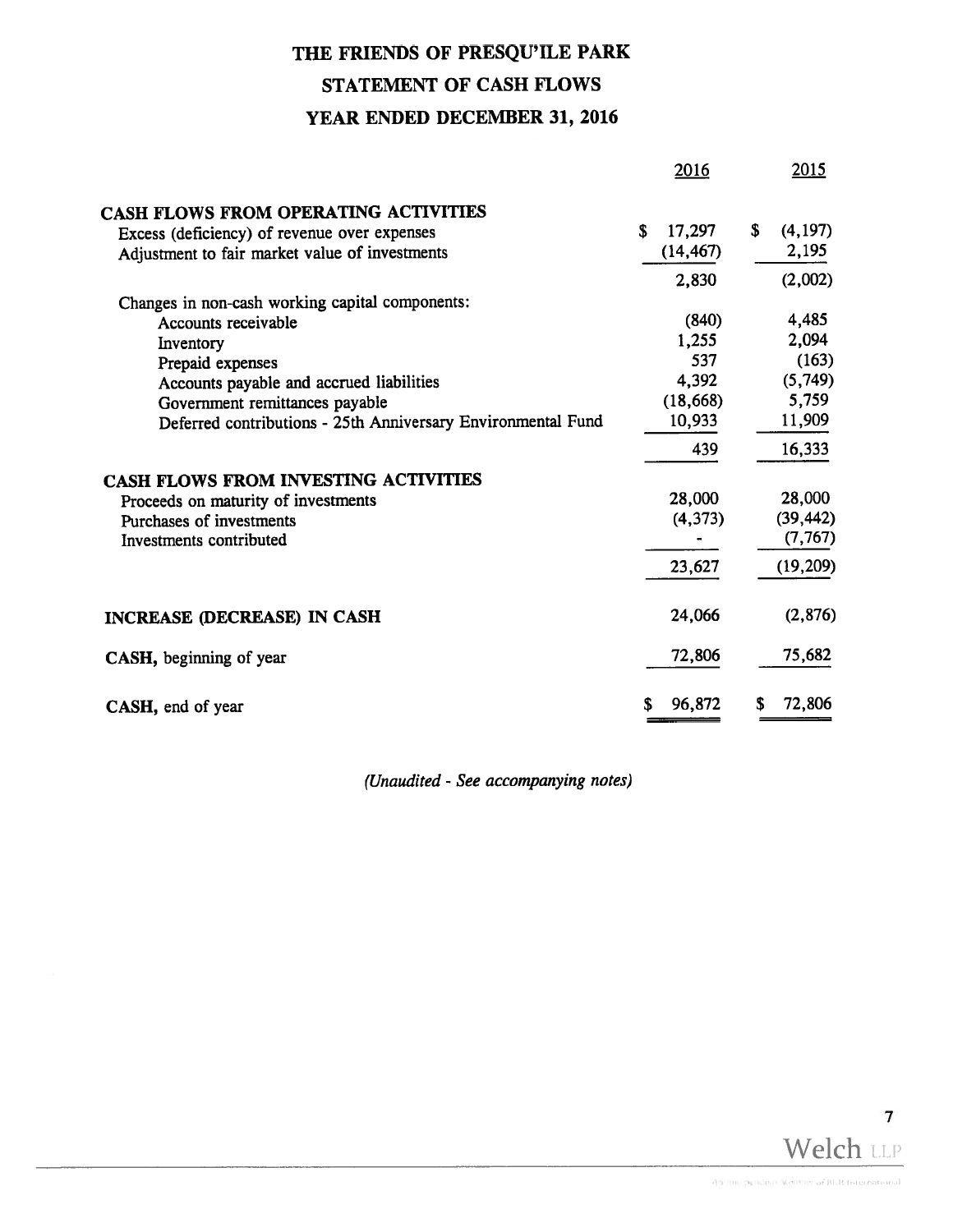#### PURPOSE OF ORGANIZATION  $1<sub>1</sub>$

The Friends of Presqu'ile Park is an incorporated organization whose purpose is to encourage and suppor<sup>t</sup> interpretive, educational, scientific, historical, protection and preservation programs related to the natural and historical resources of Presqu'ile Provincial Park. The Friends of Presqu'ile Park is <sup>a</sup> not-for-profit organization and as such is exemp<sup>t</sup> from income taxes.

#### 2. SIGNIFICANT ACCOUNTING POLICIES

#### Basis of Accounting

The fmancial statements have been prepare<sup>d</sup> in accordance with Canadian accounting standards for not-for-profit organizations.

#### Revenue Recognition

The Corporation follows the deferral method of accounting for contributions. Restricted contributions are recognized as revenue in the year in which the related expenses are incurred. Unrestricted contributions are recognized as revenue when received or receivable if the amount to be received can be reasonably estimated and collection is reasonably assured.

Revenue is recognized at the time goods are shipped or services are supplied to customers. Provision is made for expected collection losses based on the Corporation's pas<sup>t</sup> experience.

#### Contributed Materials and Services

Contributed materials are recorded at the fair market value of the items contributed on the date of contribution. Due to the difficulty in determining the fair value of volunteer services, contributed services are not recognized in the financial statements.

#### **Inventory**

The inventory is valued at the lower of cost and market with cost being determined on <sup>a</sup> first-in, first-out basis.

#### **Financial Instruments**

The Corporation's cash and investments are initially recognized and subsequently measured at fair market value. All other financial instruments are subsequently measured at amortized cost.

8

Welch LLP

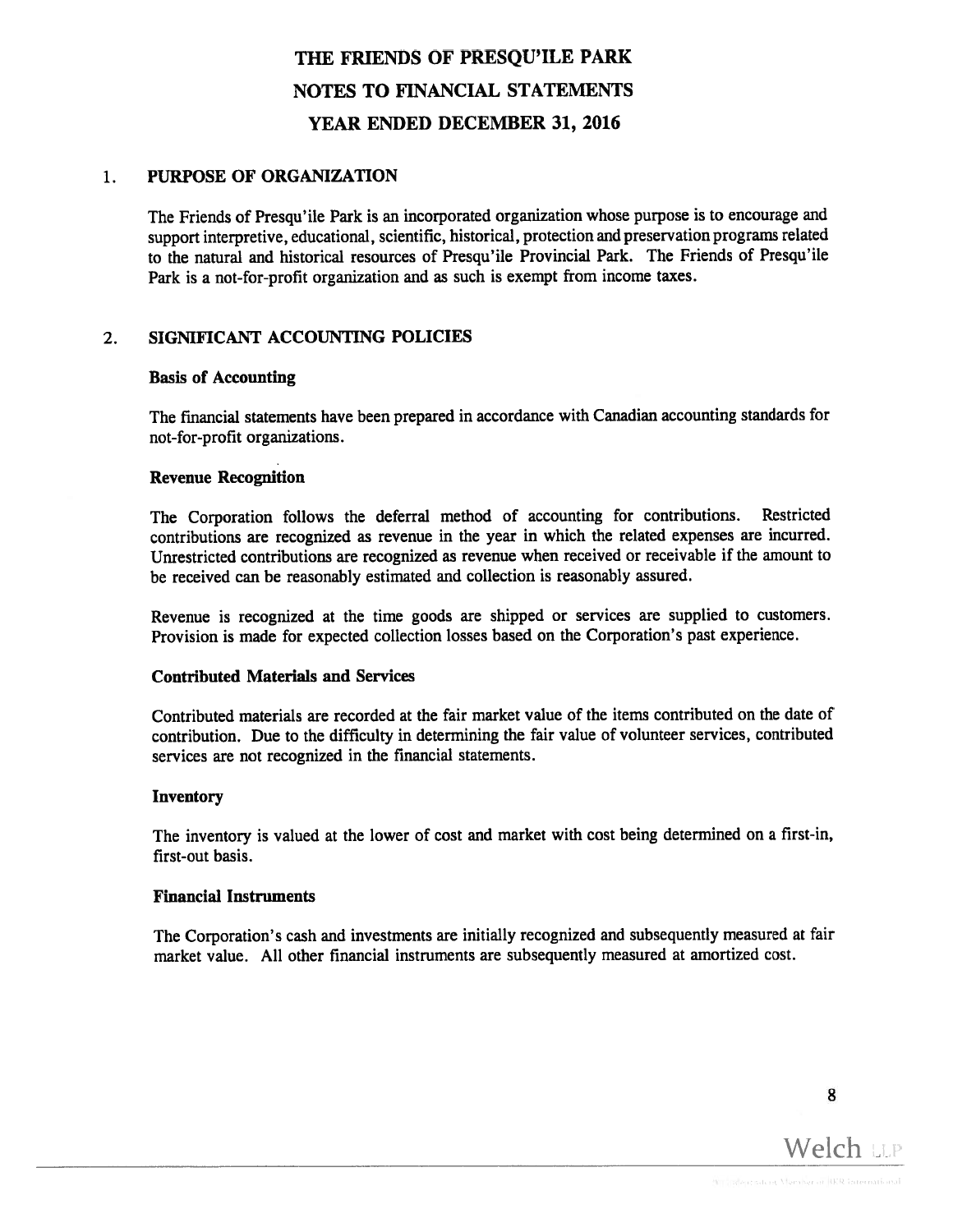#### 2. SIGNIFICANT ACCOUNTING POLICIES (continued)

#### Tangible Capital Assets

The Corporation is considered to be <sup>a</sup> "small organization" for the purposes of the accounting recommendations of Chartered Professional Accountants Canada applicable to not-for-profit organizations. Accordingly, tangible capital assets are expensed at the time of purchase. Proceeds of disposition are shown as revenue when an item is sold.

#### Use of Estimates

The preparation of financial statements in conformity with Canadian accounting standards for notfor-profit organizations requires managemen<sup>t</sup> to make estimates and assumptions that affect the reported amounts of assets and liabilities and disclosure of contingent assets and liabilities at the date of the financial statements and the reported amounts of revenues and expenses during the reporting period. Significant estimates include the recording of accrued liabilities. Actual results could differ from those estimates.

#### 3. FINANCIAL INSTRUMENTS

#### Credit Risk

The Corporation is exposed to credit risk resulting from the possibility that parties may default on their financial obligations. The Corporation's maximum exposure to credit risk represents the sum of the carrying value of its cash, its guaranteed investment certificates and its accounts receivable. The Corporation's cash and guaranteed investment certificates are deposited with <sup>a</sup> Chartered bank and as <sup>a</sup> result managemen<sup>t</sup> believes the risk of loss on these items to be remote. As accounts receivable includes accrued interest on investments, managemen<sup>t</sup> believes that all accounts receivable at year-end will be collected and has not deemed it necessary to establish an allowance for doubtful accounts.

#### Liquidity Risk

Liquidity risk is the risk that the Corporation cannot meet its commitments when they become due. The Corporation manages this risk by reviewing future cash flow requirements, anticipating investing and financing activities and holding assets that can be readily converted into cash.

#### Market Risk

Market risk is the risk that the fair value or future cash flows of <sup>a</sup> financial instrument will fluctuate because of changes in market prices. Market risk is comprised of currency risk, interest rate risk and other price risk.

9

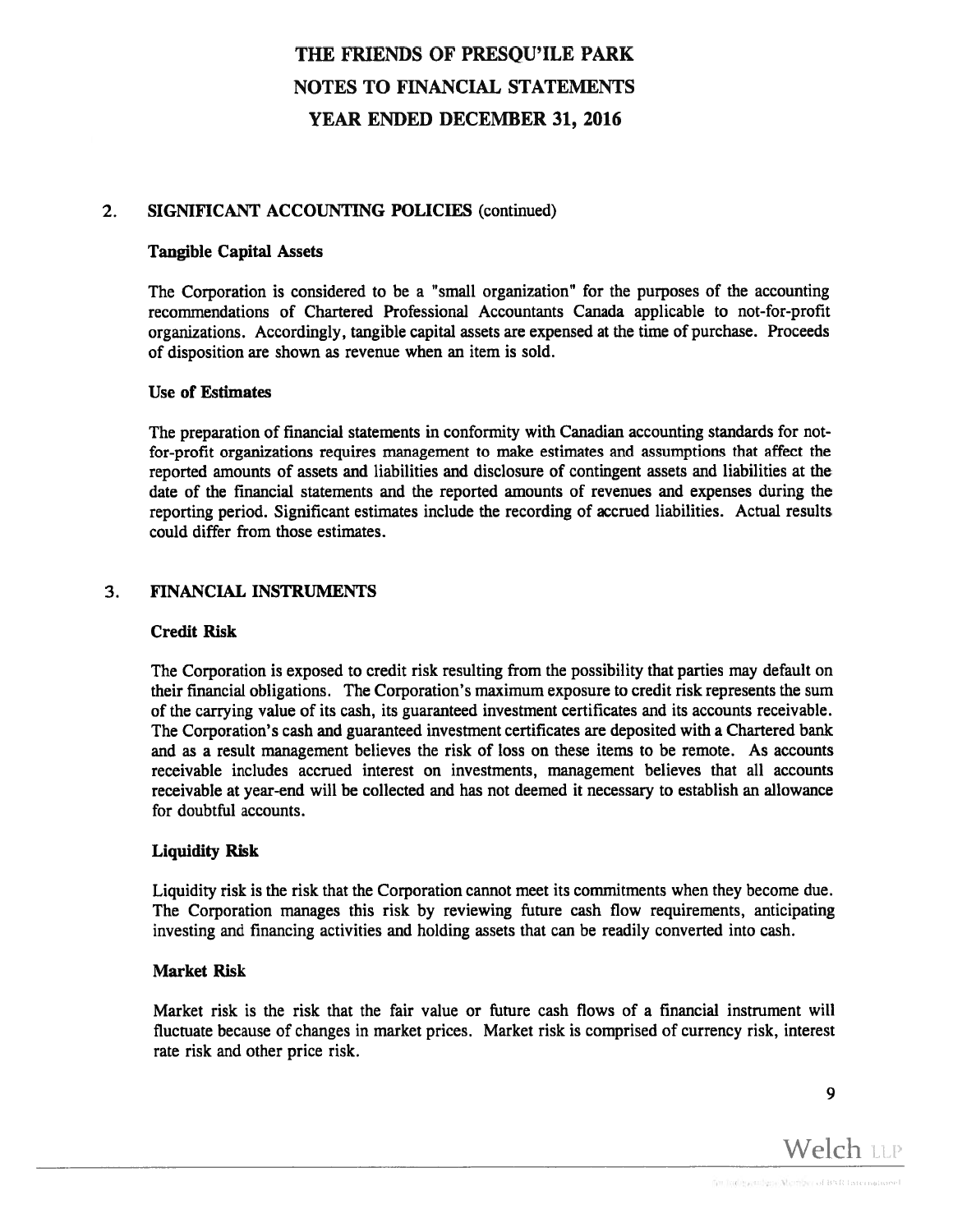#### 3. FINANCIAL INSTRUMENTS (continued)

#### Currency Risk

Currency risk refers to the risk that the fair value of instruments or future cash flows associated with the instruments will fluctuate relative to the Canadian dollar due to changes in foreign exchange rates.

Substantially all of the Corporation's transactions are in Canadian dollars and as <sup>a</sup> result the Corporation is not subject to significant currency risk.

#### Interest Rate Risk

Interest rate risk refers to the risk that the fair value of financial instruments or future cash flows associated with the instruments will fluctuate due to changes in market interest rates.

The Corporation's exposure to interest rate risk arises from its interest bearing investments. The Corporation manages this risk by having prudent investment policies.

#### Other Price Risk

Other price risk refers to the risk that the fair value of financial instruments or future cash flows associated with the instruments will fluctuate because of changes in market prices (other than those arising from currency risk or interest rate risk), whether those changes are caused by factors specific to the individual instrument or its issuer or factors affecting all similar instruments traded in the market.

The Corporation is expose<sup>d</sup> to other price risk on its equity investments.

#### Change in Risk

There have been no significant changes in the Corporation's risk exposures from the prior year.

10

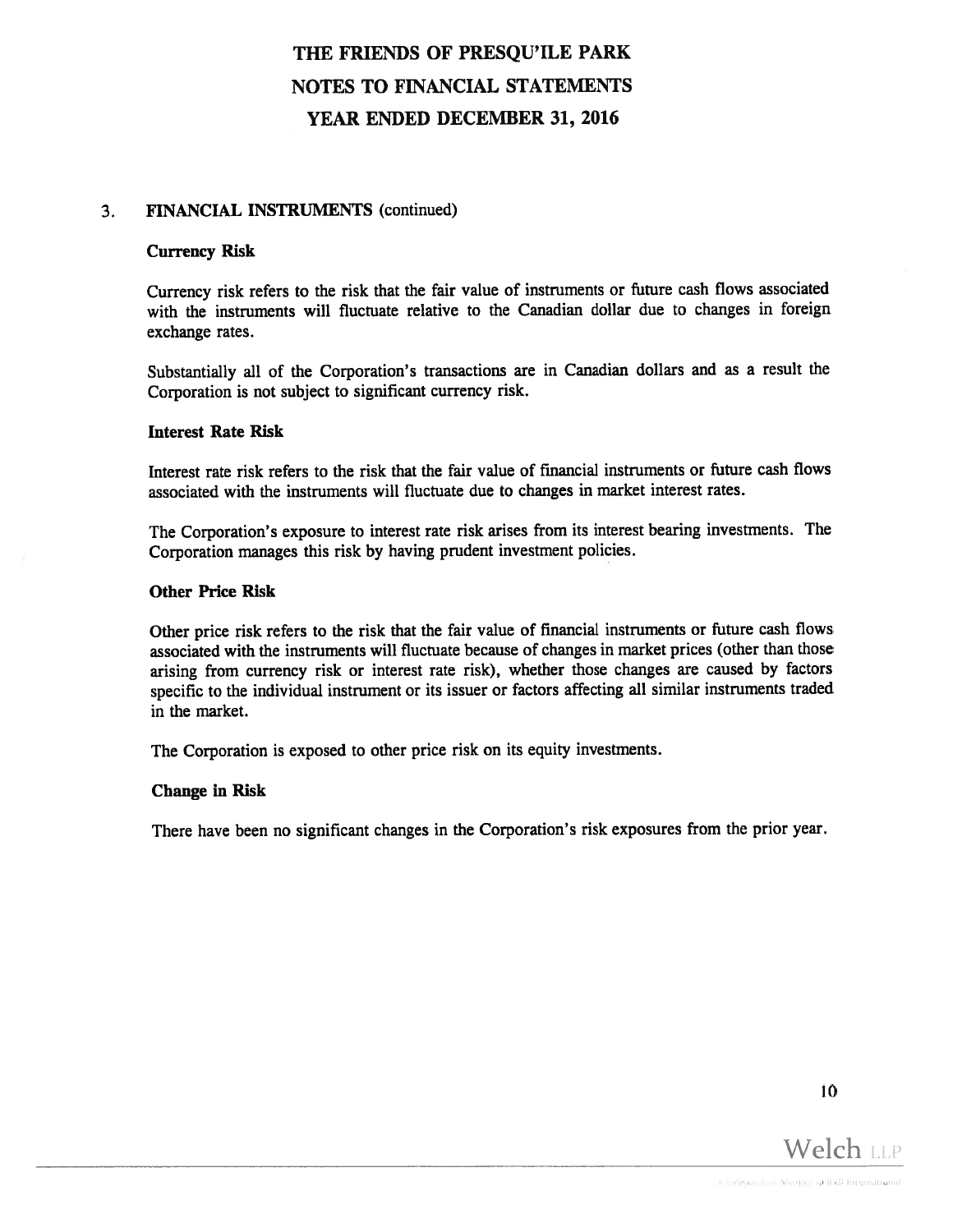#### 4. INVESTMENTS

Investments consist of the following:

|                                                                                                                             | 2016                   |              |                        | 2015         |  |
|-----------------------------------------------------------------------------------------------------------------------------|------------------------|--------------|------------------------|--------------|--|
|                                                                                                                             | Market<br><u>Value</u> | <b>Cost</b>  | Market<br><u>Value</u> | Cost         |  |
| <b>Canadian equities</b>                                                                                                    | 112,073<br>S.          | 97,605<br>S  | 93,320<br>S            | 83,923<br>\$ |  |
| <b>Guaranteed Investment Certificates</b><br>- 2.25% non-redeemable five in one<br>GIC with annual distribution of \$20,000 |                        |              |                        |              |  |
| March 7, 2013 to March 7, 2017<br>- 2.25% non-redeemable five in one<br>GIC with annual distribution of \$6,000             | \$20,000               | \$20,000     | 40,000<br>\$           | 40,000<br>\$ |  |
| April 16, 2013 to April 16, 2017<br>- 1.95% non-redeemable five in one<br>GIC with annual distribution of \$2,000           | 6,000                  | 6,000        | 12,000                 | 12,000       |  |
| June 12, 2013 to June 12, 2017                                                                                              | 2,566                  | 2,566        | 4,479                  | 4,479        |  |
|                                                                                                                             | 28,566                 | 28,566       | 56,479                 | 56,479       |  |
|                                                                                                                             | 140,639<br>S.          | 126,171<br>S | 149,799<br>S           | 140,402      |  |

#### 5. DEFERRED CONTRIBUTIONS - 25TH ANNIVERSARY ENVIRONMENTAL FUND

Deferred contributions consist of amounts received from donors which were designated for specific projects. During 2016, changes were as follows:

| Balance, end of year       | 52,629  |    | 41,696      |
|----------------------------|---------|----|-------------|
| Recognized as revenue      | (1,747) |    | (1,222)     |
| Receipts                   | 12,680  |    | 13,131      |
| Balance, beginning of year | 41,696  | S. | 29,787      |
|                            | 2016    |    | <u>2015</u> |

The Board must use this fund for the designated purpose.